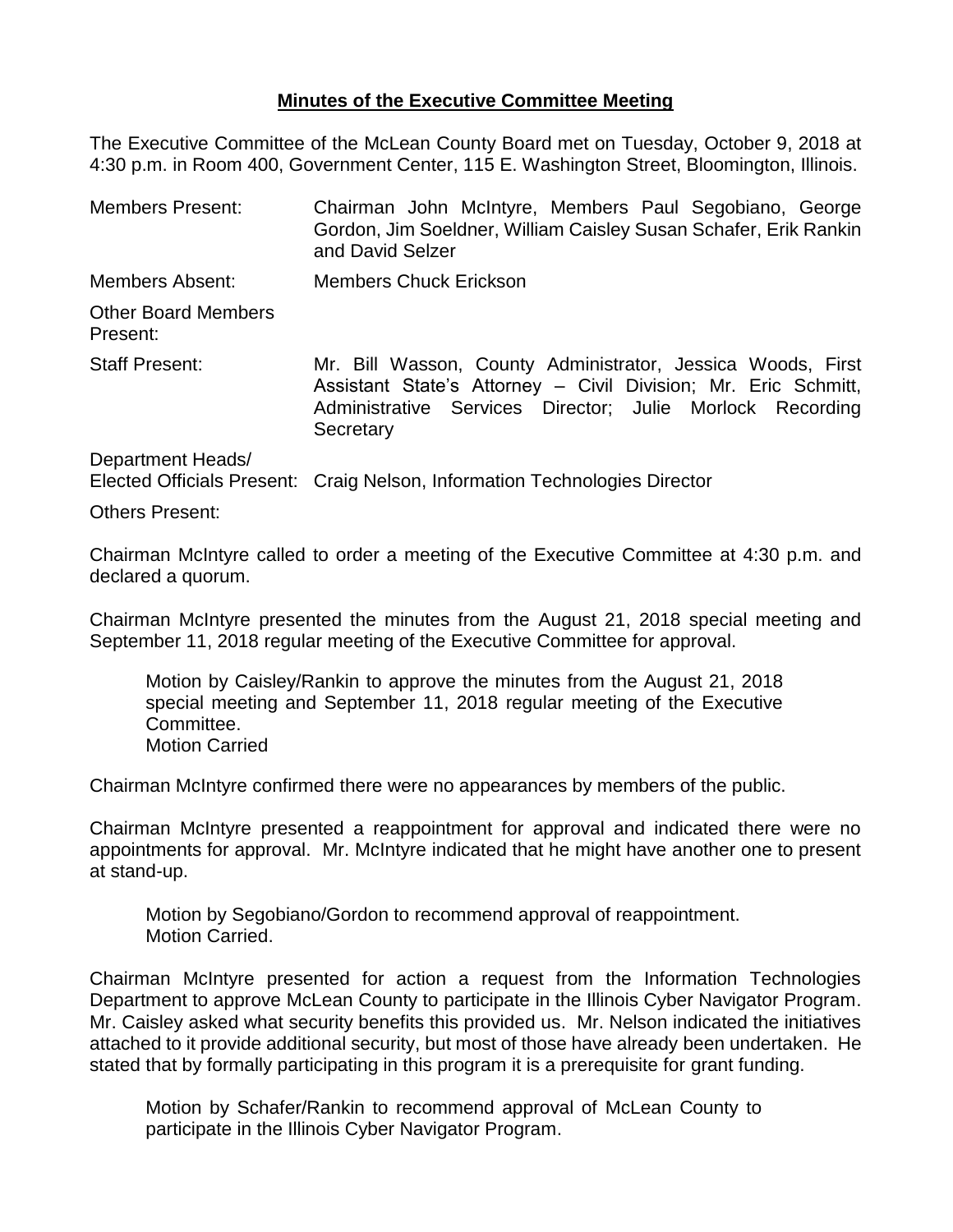Executive Committee Minutes October 9, 2018 Page **2** of **5**

Motion Carried.

Mr. Dave Selzer, Chairman of the Finance Committee, indicated he had no items for action for the Executive Committee but would have items for the Board next week. Chairman McIntyre asked if the Committee had any questions for Mr. Selzer or the Finance Committee; hearing none, he thanked Mr. Selzer.

Ms. Susan Schafer, Chairman of the Health Committee presented for action a request to approve an Amendment to McLean County Code Article XVIII: Miscellaneous Code Fees Chapter 205, Section 205-95, Chapter 310 Sewage Disposal Systems, Water Wells and Geothermal Exchange Systems Fees.

Motion by Schafer/Segobiano to recommend approval of an Amendment to McLean County Code Article XVIII: Miscellaneous Code Fees Chapter 205, Section 205-95, Chapter 310 Sewage Disposal Systems, Water Wells and Geothermal Exchange Systems Fees. Motion Carried.

Ms. Schafer indicated the Health Committee had no further item for action but would have items to consider at the Board meeting next week. Chairman McIntyre asked if there were any questions for Chairman Schafer or the Health Committee; hearing none, he thanked Ms. Schafer.

Chairman McIntyre indicated that Mr. Erickson, Chairman of the Land Use and Development Committee was not present but as they had not items for action they would provide to the Transportation Committee.

Mr. William Caisley, Chairman of the Transportation Committee indicated they had no items for the Committee today but would have items for the Board next week. Chairman McIntyre asked the Committee if they had any question for Mr. Caisley; hearing none, he thanked Mr. Caisley.

Mr. Paul Segobiano, Chairman of the Property Committee presented for action a request to approve an Emergency Appropriation Ordinance amending the McLean County Fiscal Year 2018 Combined Annual Appropriation and Budget Ordinance for the Facilities Department. He indicated request is for hardware at the Law & Justice Expansion project that is reimbursed through the Public Building Commission.

Motion by Segobiano/Schafer to recommend approval of an Emergency Appropriation Ordinance amending the McLean County Fiscal Year 2018 Combined Annual Appropriation and Budget Ordinance for the Facilities Department. Motion Carried.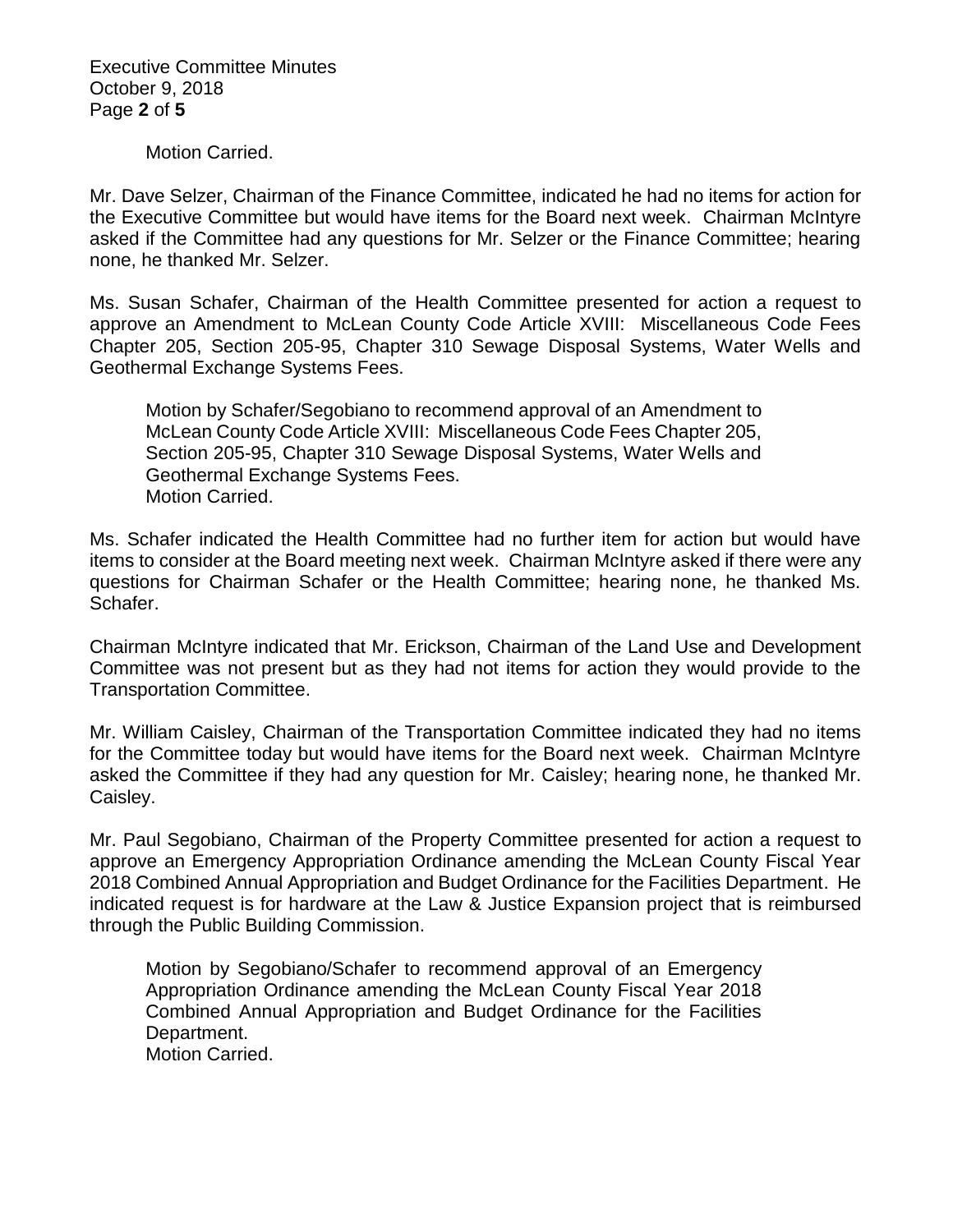Executive Committee Minutes October 9, 2018 Page **3** of **5**

Mr. Segobiano indicated they had no further items for the Committee today. Chairman McIntyre asked if there were any questions for Mr. Segobiano and the Property Committee; hearing none, he thanked him.

Mr. George Gordon, Chairman of the Justice Committee presented for action a request to approve an Emergency Appropriation Ordinance Amending the McLean County Fiscal Year 2018 Combined Annual Appropriation and Budget Ordinance for CAC/CASA.

Motion by Gordon/Soeldner to recommend approval of an Emergency Appropriation Ordinance Amending the McLean County Fiscal Year 2018 Combined Annual Appropriation and Budget Ordinance for CAC/CASA Motion Carried.

Mr. Gordon indicated they had nothing further for the Committee today but would have additional items for the Board next week. Chairman McIntyre asked if there were any questions for Mr. Gordon and the Justice Committee, hearing none, he thanked him.

Mr. Bill Wasson, County Administrator presented for action a request to approve a Resolution Establishing a Holiday Schedule for County Employees for the year 2019. He pointed out a Scribner's error in the second whereas clause where the date should read for 2019 not 2018.

Motion by Segobiano/Gordon to recommend approval of a Resolution Establishing a Holiday Schedule for County Employees for the year 2019. Motion Carried.

Mr. Wasson presented for review and approval the Fiscal Year 2019 Recommended Budget for the Information Technologies Department (0001-0043). He indicated there were no major changes. Mr. Nelson noted a change in FTE. Mr. Caisley asked why contract services went up 7.5%. Mr. Nelson indicated they added applicant tracking to the Civic Plus system and streaming of the County Board meeting and there were some increases in the integrated justice and property tax systems. Mr. Gordon asked about the decrease in the full time salary line. Mr. Wasson stated that a network security specialist position was moved to the Tort Judgement/Risk Management Budget. Mr. Caisley asked if the transfer from other funds were transfers from the Circuit Clerk and County Clerk's office for data processing. Mr. Nelson indicated those were part of the transfer but also included transfers to cover cost of voice over IP telephone system and a transfer from the Treasurer's office for the automation fund.

Motion by Segobiano/Selzer to recommend approval of the Information Technologies Fiscal Year 2019 budget (0001-0043). Motion Carried.

Mr. Wasson presented for review and approval the Fiscal Year 2019 Recommended Budget for the County Administrator's Office (0001-0002). Mr. Wasson stated that salaries and personnel are frozen as of June 1<sup>st</sup> when considering budget because if they did not the budget numbers would be constantly changing. Mr. Wasson stated the County Administrator's salary and deferred compensation were adjusted after the June 1<sup>st</sup> date. Mr. Wasson presented those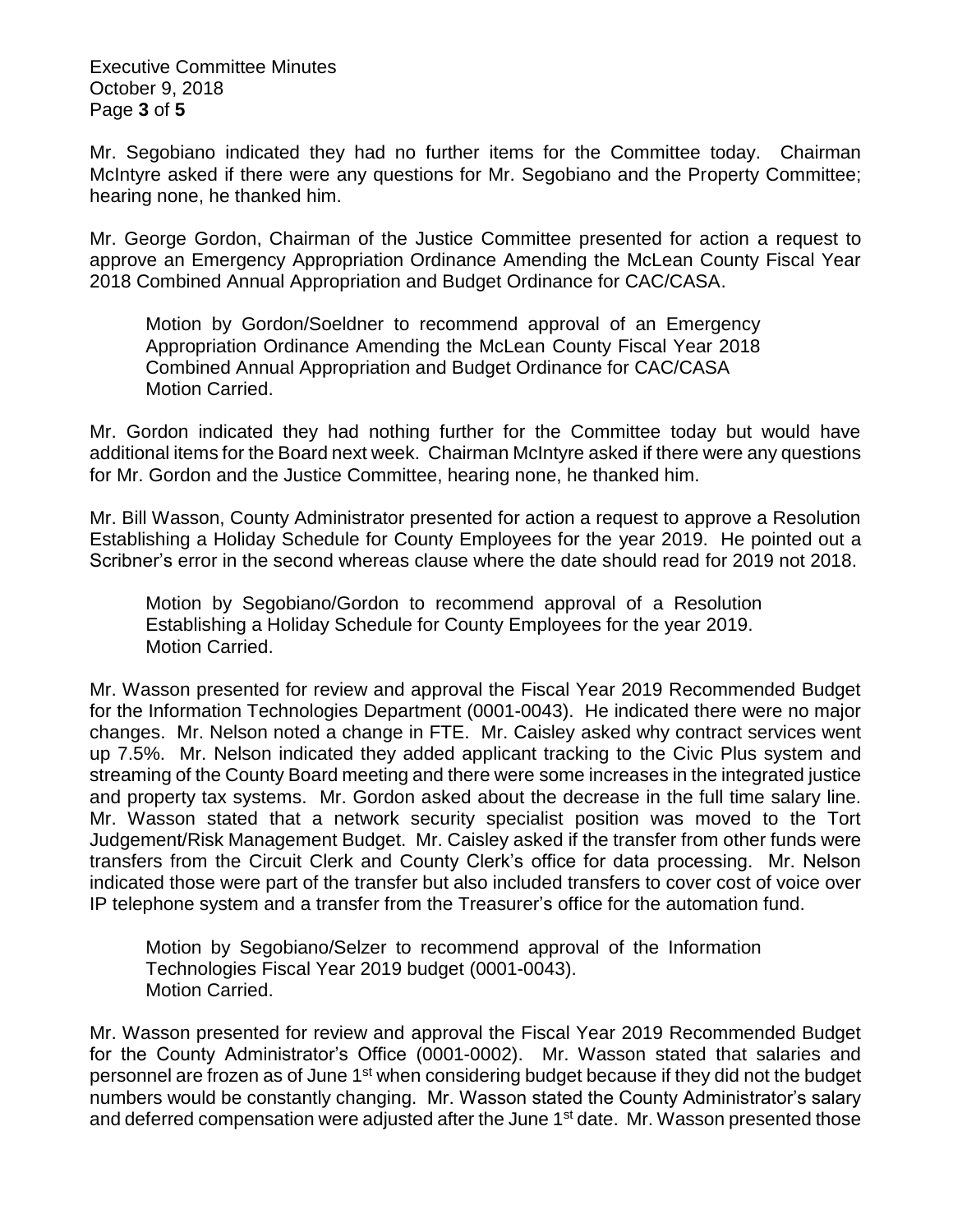Executive Committee Minutes October 9, 2018 Page **4** of **5**

updated numbers. Mr. Wasson stated that recommended budget also involved a reclassification of the Director of Administrative Services position to that of the Assistant County Administrator. He reminded the Committee that last year when they offered early retirement incentives, the Director of Facilities Management took that offer and Mr. Schmitt took on most of those duties in addition to the duties he already had. Mr. Wasson went over the changes in those numbers. Mr. Selzer asked if the job title would change as well. Mr. Wasson confirmed that we would have two Assistant County Administrator's with different job duties. Mr. Gordon asked about number in packet. Mr. Wasson agreed that numbers needed to be updated and they went over numbers. Mr. Gordon asked about FTE numbers. Mr. Wasson indicated that last year .5 of FTE was funded in Administration and this year only .25 is being budgeted in Administration budget. Mr. Caisley asked if the occasional/seasonal line amount represented payment to budget interns. Mr. Wasson confirmed. Mr. Caisley stated he felt the compensation was rather low for the work they do on the budget. Mr. Wasson agreed we do not pay them a lot, but they work for the experience and have been able secure good jobs with that experience. Mr. Caisley asked for clarification on the deferred compensation. Mr. McIntyre stated that was for the County Administrator under his contract. Mr. Caisley asked if the Mental Health Program Supervisor was a grant writer. Mr. Wasson stated that Ms. Malott does write grants but also is in charge of additional functions including the Mental Health Forum, and organizing and developing special programs in the Community. He stated that she also is the day-to-day contact with providers in the community to try to move the County Mental Health Initiative forward. Mr. Selzer asked Mr. Wasson to confirm that the staffing in Administration is adequate. Mr. Wasson said there are challenges when positions are open, but when at full staff, he believed the office to be staffed adequately.

Motion by Segobiano/Selzer to recommend approval of the County Administrator's Fiscal Year 2019 Recommended Budget as amended. Motion Carried.

Mr. Rankin asked how many of departments utilize social media. Mr. Wasson stated he would guess about 10 out of 22. He said that some through the general website and then other departments have dedicated social media such as Animal Control, Parks & Recreation, and Health Department. Mr. Rankin asked if we have a social media policy. Mr. Wasson stated we do not but have started to work on it. Mr. Wasson stated that it is on the agenda after the budget is complete. Mr. Rankin asked which Committee would oversee that. Mr. Wasson stated that it would come from the Information Technologies department and so it would come to the Executive Committee.

Mr. Wasson stated there are still some departments that need to report to committee but at this time, we are still in line with the recommended budget. Mr. Selzer asked about the FTE for the HR Assistant. Mr. Schmitt indicated that position is now under Risk Management.

Chairman McIntyre asked if there was any other business or communications to come before the Committee. Mr. McIntyre indicated that there would be a kick ball tournament on October 28<sup>th</sup> involving the Health Department, State's Attorney's office and County Board/ Administration and provided information on the social event. Mr. McIntyre asked if there was anything further; hearing nothing, he moved on to the payment of the bills.